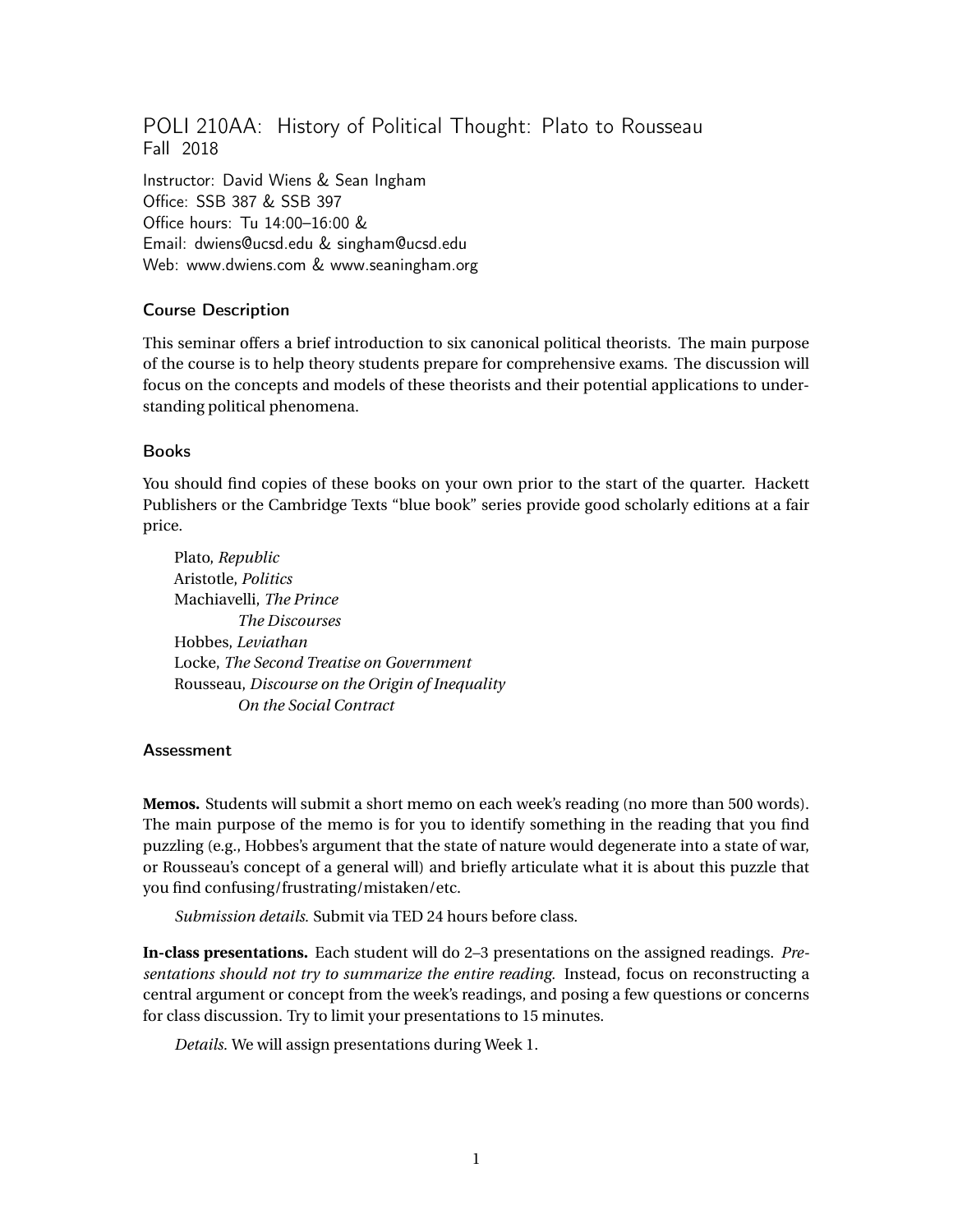# Grades

**Everyone starts with an A.** You should not be motivated by anxiety about your grade. Focus on skill development. If you develop the relevant skills (see below)—and this requires taking initiative and even some risks—your grade will take care of itself.

Grades are a means for us to signal where you are at in your development. Individual assignments are graded on a  $\sqrt{X}$  basis. The minimum standards for a  $\sqrt{X}$  are basically equivalent to a B+. More specifically, you receive a  $\checkmark$  if your memo/presentation provides evidence that you are developing the core skills of good scholarship (to an appropriate degree):

- Memos and presentations use plain, descriptive language. No more technical jargon than necessary, and jargon is clearly defined when used (i.e., demonstrates that you understand what the jargon means and why you are using it).
- Others' arguments are charitably reconstructed; texts are not willfully distorted.
- Memos and presentations demonstrate familiarity with the relevant assigned texts, and make judicious use of textual evidence when appropriate.
- Memos and presentations exhibit at least a moderate level of intellectual ambition (appropriate to the student's stage of development). That is, they take on relatively significant issues and do not simply take on insignificant/banal/trivial points of detail.
- Memos and presentations engage with readings in a constructive spirit; they do not simply point out flaws in the reading but use these readings as a basis for improving understanding.

Treat everything as work in progress. We do not expect you to demonstrate expertise; but we do expect you to demonstrate initiative and good-faith effort. You should use written assignments and presentations to test out ideas and see where they lead. There are no penalties for attempting an argument that ultimately fails. Memos and presentations are only penalized for being tedious, unimaginative, careless, or sloppy.

Either of the following conditions is sufficient for **dropping to a B**:

- $X$  on 3–4 memos:
- $\times$  1–2 memos, plus  $\times$  on 1–2 presentations.

Either of the following conditions is sufficient for **dropping to a C**:

- $X$  on 5+ memos;
- $\lambda$  on 3–4 memos, plus  $\lambda$  on 1–2 presentations.

**In-class participation.** Conscientious participation in class discussion is expected. Consistently poor or destructive participation in class leads to a one-third step decrease in your final grade.

**Pass/fail.** A letter grade of B− or above is a pass; fail otherwise.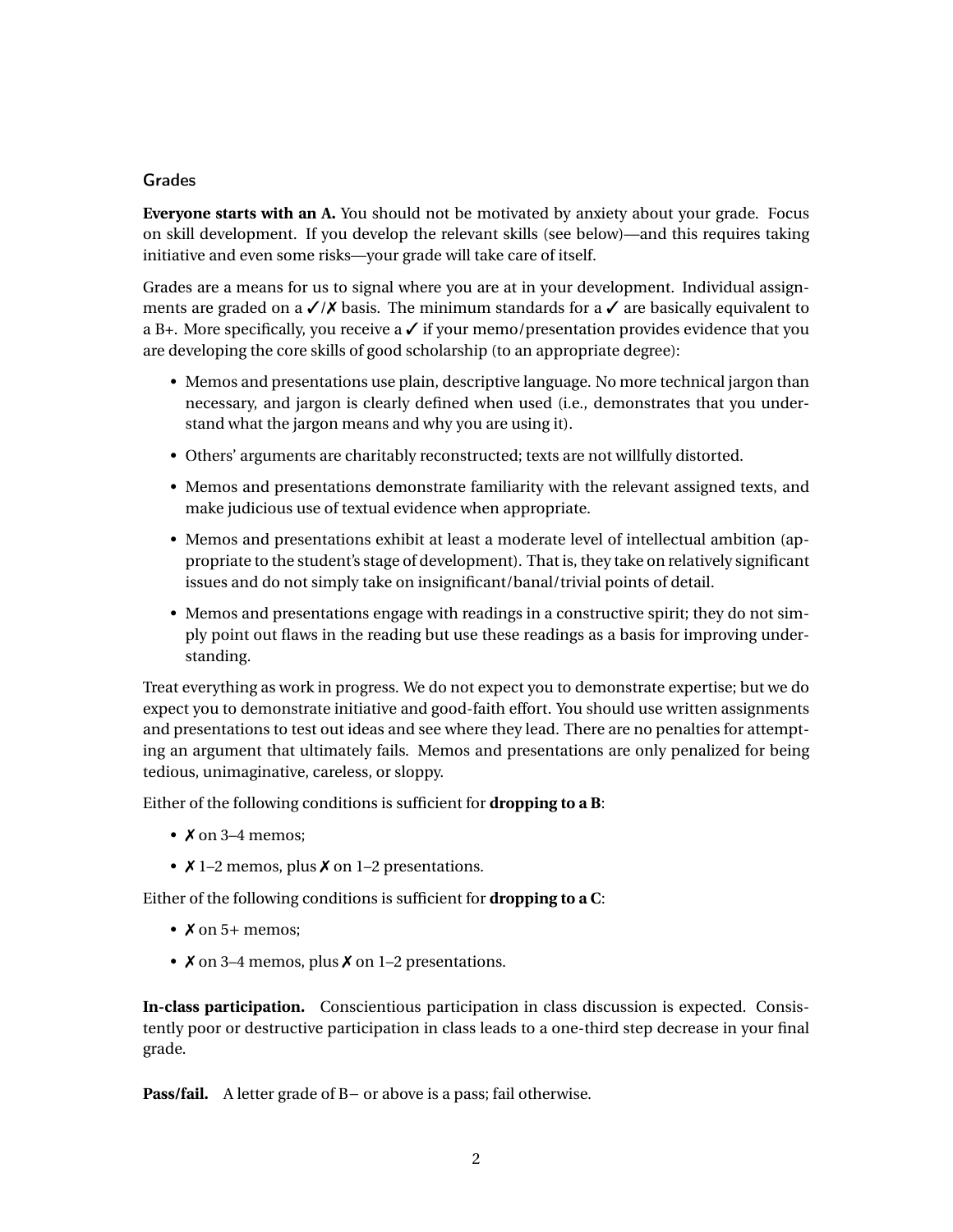# General Expectations

- 1. A PhD program is an apprenticeship. You should think of yourself as an apprentice scholar. Every other expectation follows from this.
- 2. An apprenticeship is "training-by-doing," not simply passive information consumption. You become a scholar by acting like a scholar. While we do not expect you to reach the performance standards of experienced scholars at this point, we do expect you to diligently strive to adopt the habits of experienced scholars. This means, among other things, that you take the initiative for your development, that you give good-faith effort, that you seek out intellectual challenges, that you be willing to subject your thoughts to critical scrutiny, that you offer constructive criticism of others' views, and so on.
- 3. An apprenticeship involves the performance of repetitive exercises (particularly in the early stages)—for instance, reading and discussing assigned material, writing papers, and solving problem sets (including writing proofs). You will likely struggle to see the point of some (perhaps many) of these exercises in the moment you are performing them, and may even resent being asked to perform them. But keep in mind that these are part of a larger program of habit formation. (Think of Daniel's apprenticeship in *The Karate Kid*: "Wax on, wax off" was not obviously related to karate. If you don't understand this reference, [watch this YouTube clip.](https://youtu.be/_N7HuhacP2c))
- 4. Trial and error is a key mechanism for developing into a professional scholar—apprentices try to act like a scholar and, in light of feedback, learn what works and what doesn't. So an apprenticeship requires various mechanisms that give you feedback about your development trajectory—meaningful signals that tell you how you are progressing toward your goal of becoming a scholar.
- 5. Grades are one (but only one) feedback mechanism—they indicate the areas where you are making good progress as well as areas where you are lagging behind and thus need to make deeper investments. To ensure that grades are meaningful, low grades will be given for subpar performance on assigned exercises. (But you should not treat grades in this course as our judgment about your value as a person or your potential as a scholar. They are solely our judgment about where you are relative to where you need to be with respect to this particular set of skills. It is possible for us to think that you have high potential but that you are currently lagging behind where you need to be to realize that potential.)
- 6. As intellectual integrity is a cardinal scholarly virtue, it is important that an apprenticeship program implement policies that support the development of intellectual integrity. Hence, there are consequences for those who flout this virtue (more on these consequences below). These consequences are, like grades, a feedback mechanism intended to send meaningful signals about your development and reinforce the formation of scholarly habits.

**Academic integrity.** Students are encouraged to discuss their memos and presentations with each other outside class. But academic integrity requires that you acknowledge others' help as appropriate. If we suspect a violation of academic integrity, we will refer the case to the Academic Integrity Office. If they find academic misconduct was committed, the academic penalty